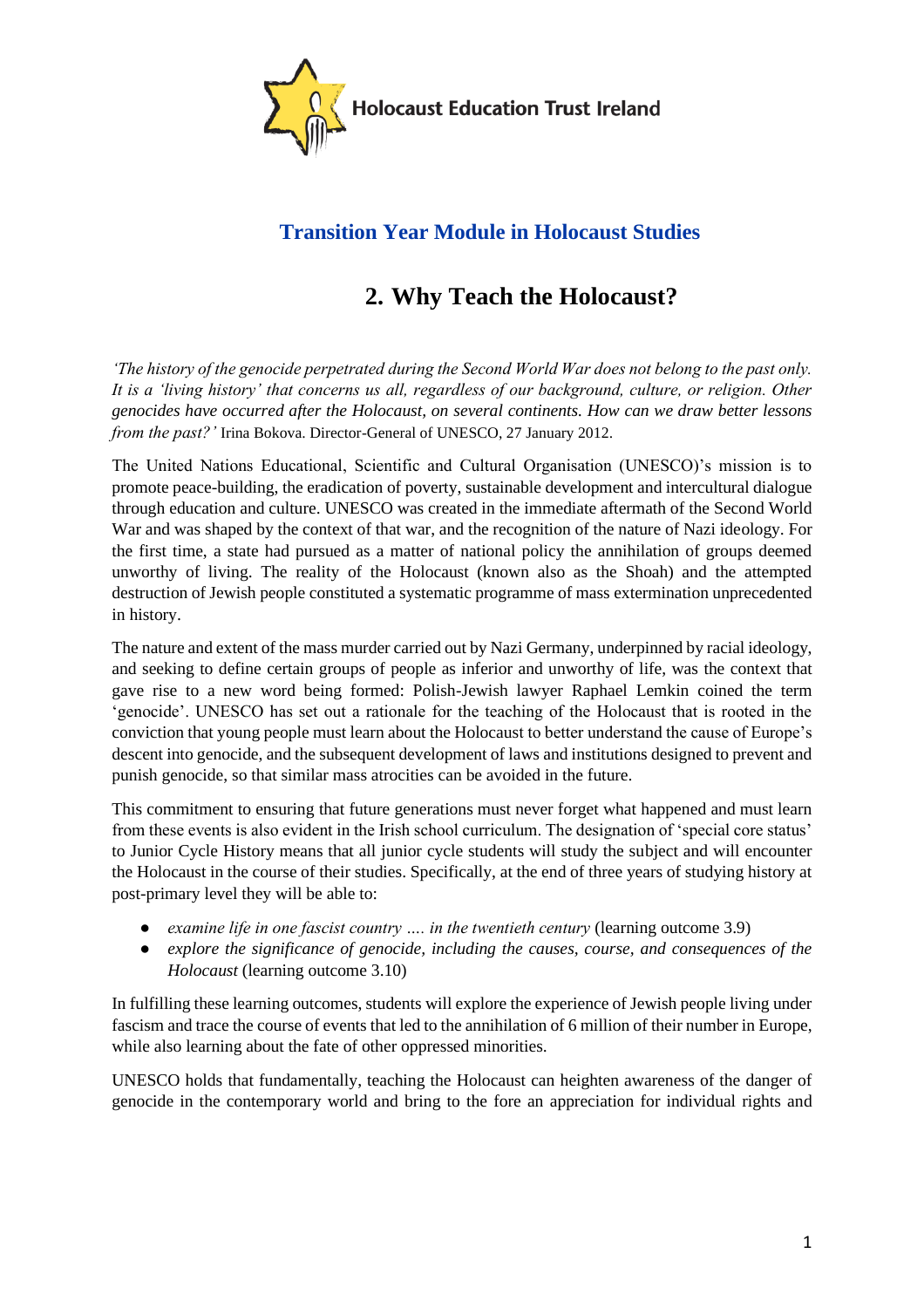universal values. In this context, and in the context of the development of the TY course, it is useful to explore some aspects of the rationale articulated by UNESCO for this important work.<sup>1</sup>

#### *1. The Holocaust was a defining moment in history<sup>2</sup>*

There is a consensus among historians that the Holocaust has characteristics that appear in other genocides, including the targeting of a specific victim group or groups, mass violence perpetrated against that group and the deprivation of that group of the essentials required for existence. But the Holocaust also has characteristics that make it a distinct and unprecedented phenomenon in history. For instance, it was the intention of the Nazi regime as the war unfolded to murder every Jewish person in territories it controlled. Moreover, the annihilation of the Jews served no pragmatic purpose or was not primarily motivated by economic or political considerations – their destruction was based on a racist ideology. Consider this statement: 'Race is the decisive and moulding force in the life of nations. Language, culture, customs, piety, traditions, lifestyle, but also laws, governmental forms and economies, the whole variety of life is racially determined' (Der Reichsfuhrer SS/SS Hauptamt, *Rassenpolitik*, Berlin, 1943). The centrality of race in Nazi ideology implied a hierarchy where some races were considered superior, and where inferior races could be deemed 'parasitic', thus justifying their murder. The distinct and unprecedented nature of this ideology as embodied by a state and realised in the Holocaust makes the study of this phenomenon necessary.

#### *2. Genocide is not inevitable*

It is important for young people to understand that man-made catastrophes like the Holocaust are not accidents of history but could have been prevented. Genocides occur because people and governments make decisions that perpetuate discrimination and persecution. The way the horrors of the Holocaust unfolded illustrates the fateful consequences of human actions and decisions. The complexity of the Holocaust and the confluence of various factors, including historical, economic, religious, and political aspects, as well as the shifting dynamic of the war, affords students many opportunities to consider how human actions were responsible for what unfolded, and how what happened was not somehow inevitable or pre-ordained.

### *3. States and citizens have responsibilities*

An important factor in teaching the Holocaust is that it enables students to think about political responsibilities and to explore how governmental structures function. The crucial fact that the Holocaust was a state enterprise fully legitimised by law needs to be grasped by young people, as it raises questions about the use and abuse of political power on a national and indeed international level. One dimension of this is the role of governmental and quasi-governmental organisations such as the SA and SS in attacking the Jewish populations of Germany and Europe. Another dimension relates to the actions of German doctors and nurses in the so-called 'Operation T4' euthanasia programme in which more than 300,000 people with intellectual and physical disabilities were killed over six years. On an individual level, the participation of regular German soldiers in the murder of over 1 million Jews as part of the killing squads in parts of eastern Europe warrants consideration of human behaviour, human choices and decision making, conformism and the power of ideology to lead people to violate internationally recognised human rights on such a scale.

### *4. Silence contributes to oppression*

Students should be challenged to think about how doing nothing while others are being brutally oppressed by government or state actions is a form of complicity which, in the case of the Holocaust, had devastating consequences and created a climate where the actions of collaborators became socially tolerable. In exploring this aspect of the Holocaust, students should be aware that, while most people

<sup>1</sup>Adapted from *Why Teach the Holocaust* (UNESCO 2013) <https://unesdoc.unesco.org/ark:/48223/pf0000218631>

<sup>2</sup> See David Ceserani, *Final Solution: The Fate of the Jews 1933-49*. Pan Macmillan. London: 2016. The introduction section offers interesting thoughts on teaching the Holocaust